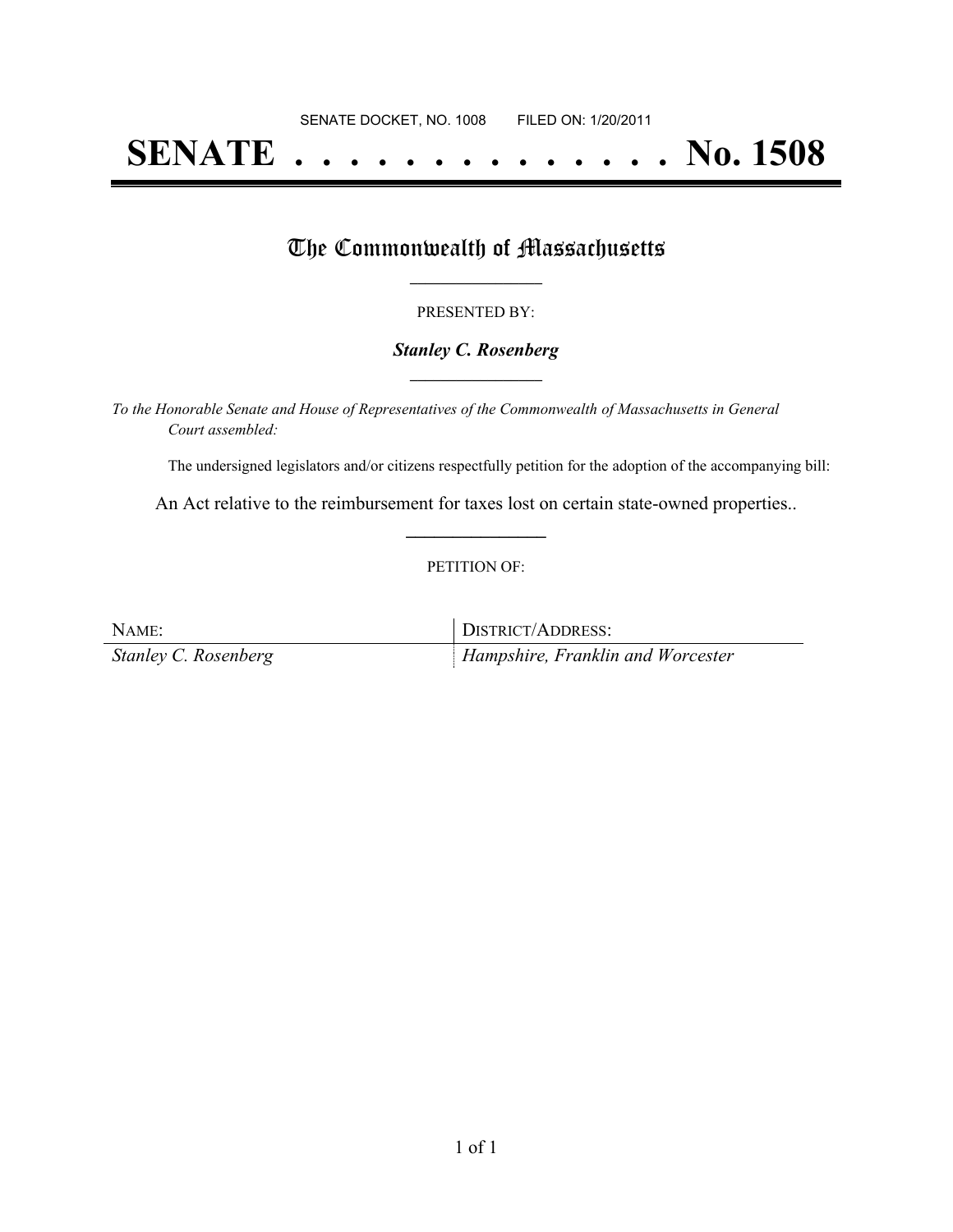SENATE DOCKET, NO. 1008 FILED ON: 1/20/2011

## **SENATE . . . . . . . . . . . . . . No. 1508**

By Mr. Rosenberg, a petition (accompanied by bill, Senate, No. 1508) of Stanley C. Rosenberg for legislation relative to the reimbursement for taxes lost on certain state-owned properties. Revenue.

### [SIMILAR MATTER FILED IN PREVIOUS SESSION SEE SENATE, NO. *1330* OF 2009-2010.]

## The Commonwealth of Massachusetts

**\_\_\_\_\_\_\_\_\_\_\_\_\_\_\_ In the Year Two Thousand Eleven \_\_\_\_\_\_\_\_\_\_\_\_\_\_\_**

An Act relative to the reimbursement for taxes lost on certain state-owned properties..

Be it enacted by the Senate and House of Representatives in General Court assembled, and by the authority *of the same, as follows:*

- 1 SECTION 1. Section 13 of chapter 58 of the General Laws, as appearing in
- 2 the 1996 official edition, is hereby amended by striking out, in line 1, the word "fifth" and
- 3 inserting in place thereof the following word:- "third".
- 4 SECTION 2. Section 15 of said chapter 58, as so appearing, is hereby 5 amended by striking out, in line 4, the word "four" and inserting in place thereof the following 6 word:- "two". 7 SECTION 3. Said chapter 58 is hereby amended by inserting after section
- 8 17C, as so appearing, the following seven sections: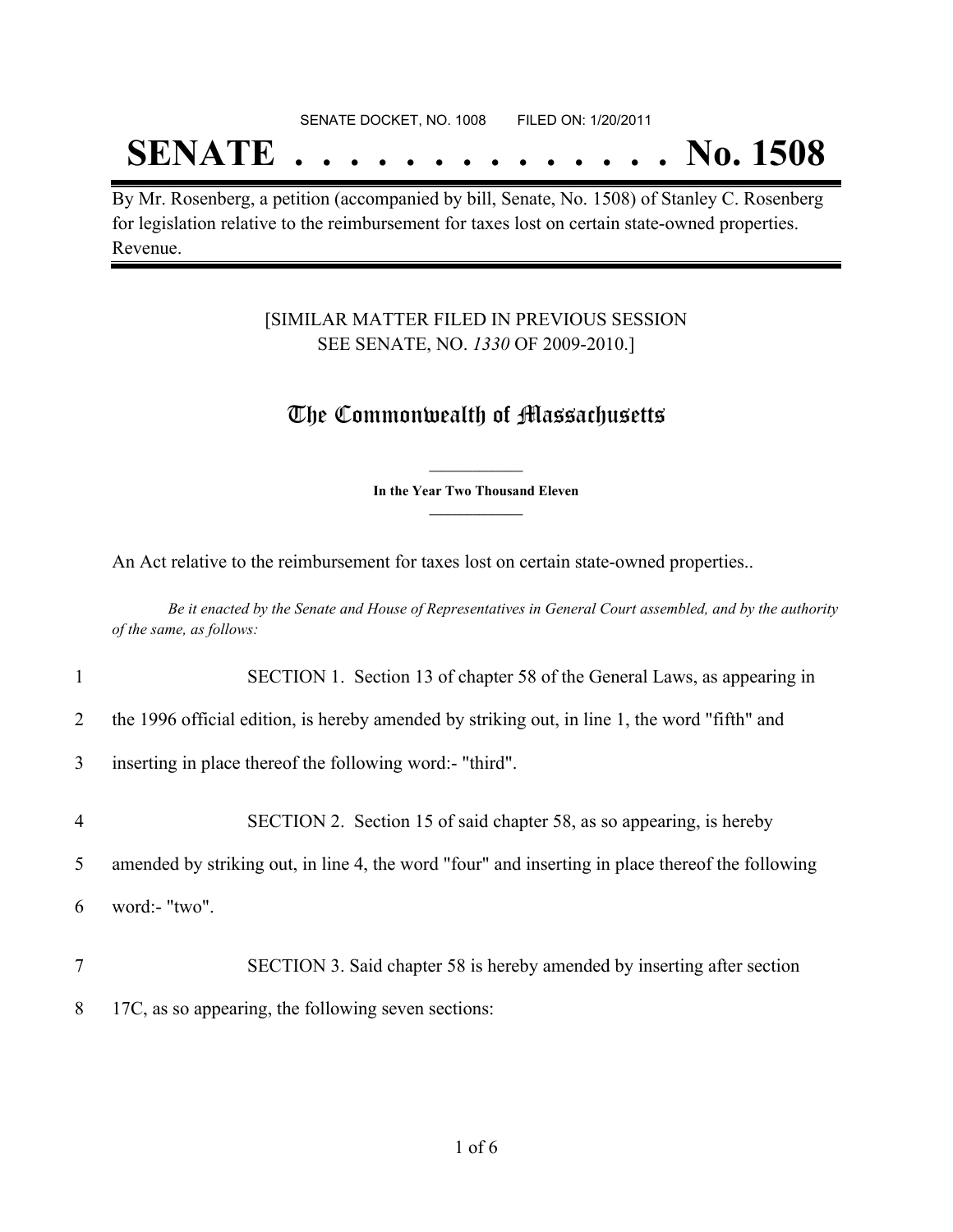|    | Section 17D. For the purposes of this section, and sections 17E through 17I of                    |
|----|---------------------------------------------------------------------------------------------------|
| 10 | this chapter, the following words have the following meanings:                                    |
| 11 | "State facilities", all structures owned and operated by the commonwealth for the purpose         |
| 12 | of carrying out state functions, except the structures of state authorities.                      |
| 13 | "Tax exempt housing facilities", all tax-exempt housing owned or operated by local                |
| 14 | housing authorities as defined in section 3 of chapter 121B, community development                |
| 15 | corporations and public colleges and universities.                                                |
| 16 | "State authorities", any public instrumentality of the commonwealth which is not subject          |
| 17 | to the supervision and control of the legislative, executive or judicial departments of state or  |
| 18 | local government as further defined in section 1 of chapter 29 with the exception of tax exempt   |
| 19 | housing facilities.                                                                               |
| 20 | "Cost of essential municipal services", the total cost of the following services: public          |
| 21 | safety services, including, but not limited to: police, fire and ambulatory services; educational |
| 22 | services, including kindergarten through grade twelve public education; waste collection; street  |
| 23 | cleaning; street lighting; snow and ice removal and transportation services, as most recently     |
| 24 | reported to the commissioner under the annual reporting requirements pursuant to the provisions   |
|    | of section 43 of chapter 44.                                                                      |
| 25 |                                                                                                   |
| 26 | "Property tax levy," as most recently reported to the commissioner under section 21D of           |
| 27 | chapter 59.                                                                                       |
| 28 | "State aid," the amount due each city and town as most recently reported by the                   |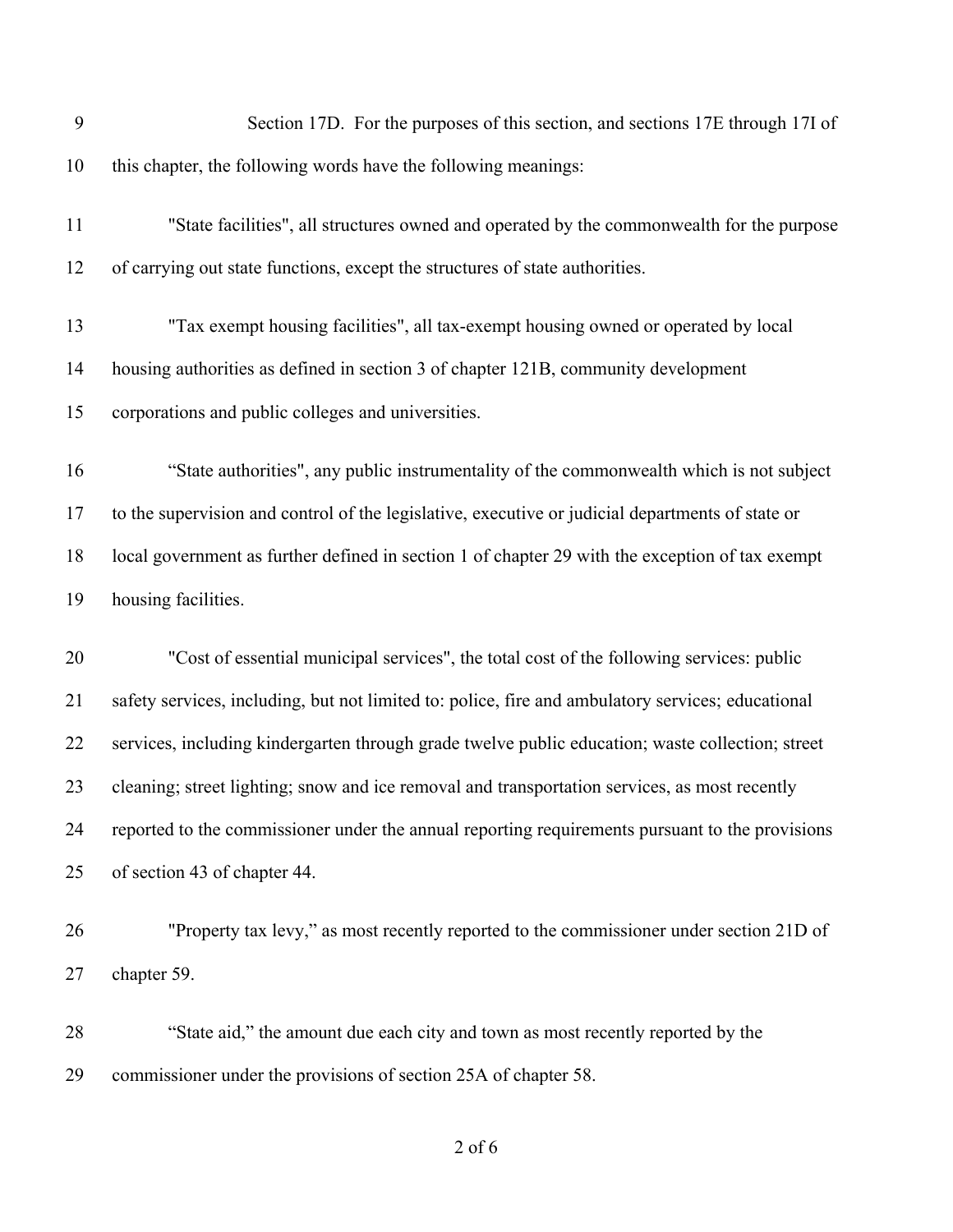| 30 | "Total value of taxable property," the fair cash value of structures subject to taxation, as         |
|----|------------------------------------------------------------------------------------------------------|
| 31 | most recently certified by the commissioner under the provisions of section 2A of chapter 59.        |
| 32 | "Structures," shall include buildings, improvements or other things erected thereon or               |
| 33 | affixed to land, but shall not include land.                                                         |
| 34 | Section 17E. Each year, not later than June 1, the board of assessors of each                        |
| 35 | city and town shall notify the commissioner of the fair cash value, as of January 1, as hereinafter  |
| 36 | provided of state facilities located within its city or town.                                        |
| 37 | The determination of value made under this section shall be in such detail as to lots,               |
| 38 | subdivisions or acreage as the commissioner may deem necessary. To assist in making such             |
| 39 | determination the assessors may require oral or written information from any officer or agent of     |
| 40 | the commonwealth or of any county or town therein and from any other inhabitant thereof, and         |
| 41 | may require such information to be an oath. Such officers, agents and persons, so far as able,       |
| 42 | shall furnish the assessors with the required information in such form as the assessor may           |
| 43 | indicate, within 15 days after being so requested by the assessor.                                   |
| 44 | Section 17F. The commissioner, not later than August 1, shall on the basis of                        |
| 45 | said notification by the board of assessors certify the full fair value of said state facilities and |
| 46 | provide written notice to the assessors of such certified valuation. The commissioner may, on        |
| 47 | the basis of any contrary information, adjust the full fair cash valuation.                          |
| 48 | Section 17G. A board of assessors aggrieved by the commissioner's                                    |
| 49 | determination of value of any state facilities as valued under section 17F may make a written        |
| 50 | application for a correction thereof to the appellate tax board within 30 days of said notice,       |
| 51 | setting forth the grounds for such application for correction. Not later than September 30           |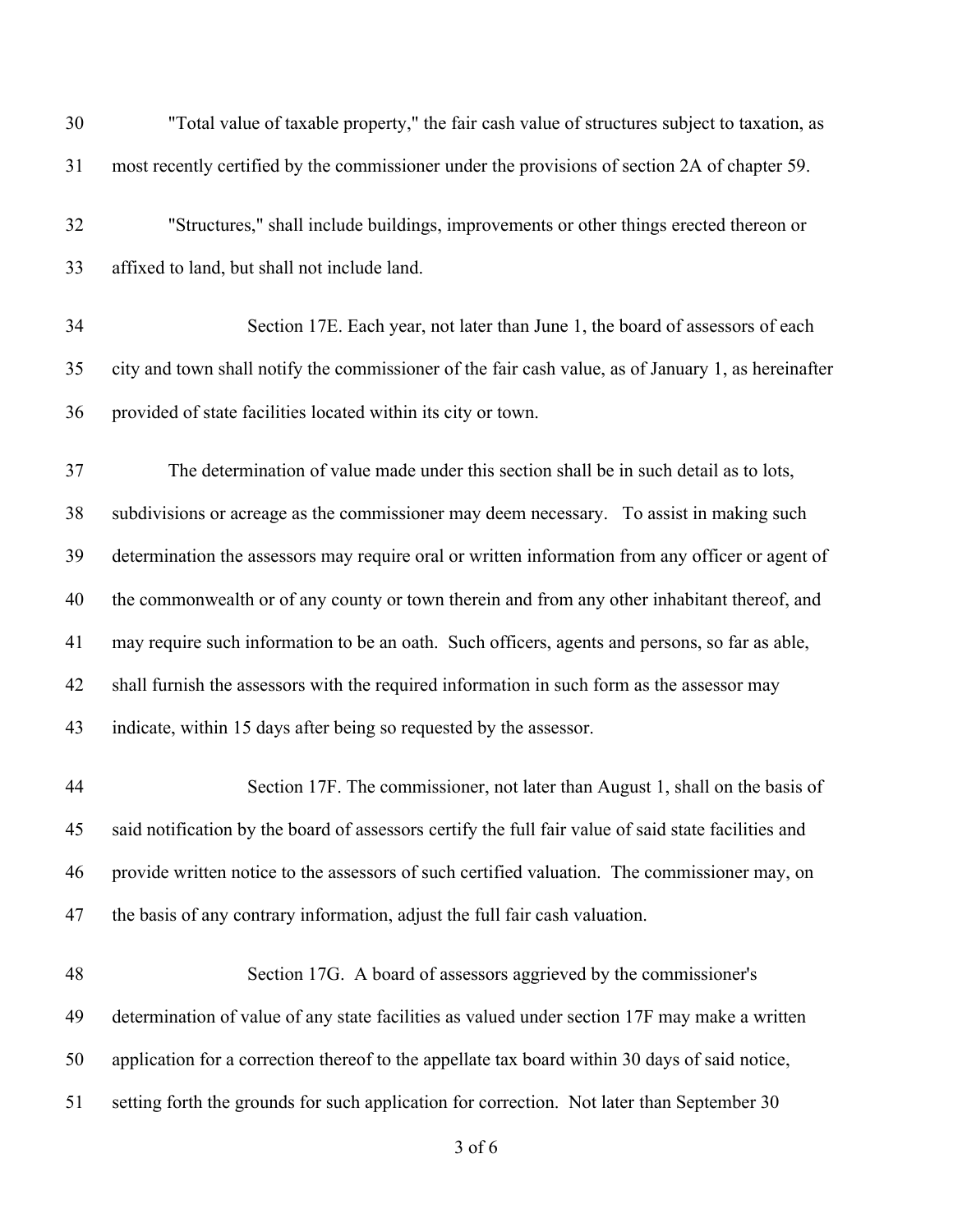| 52 | following, said board shall, upon the basis of such application or after giving such assessors a   |
|----|----------------------------------------------------------------------------------------------------|
| 53 | hearing, as the board may determine, make a finding whether the commissioner acted in              |
| 54 | accordance with section 17F. If the board finds that the commissioner failed to so act, it shall   |
| 55 | make a determination of value and notify said board of assessors and the commissioner of its       |
| 56 | determination, and its decision shall be final.                                                    |
| 57 | Section 17H. Each year, not later than November 20, the treasurer shall make a                     |
| 58 | payment to cities and towns for the municipal services provided to state facilities. The amount    |
| 59 | of said payment, as determined by the commissioner, shall be determined by multiplying the         |
| 60 | "cost of essential municipal services from tax revenues" in such city or town by the "percentage"  |
| 61 | of state facilities" in such city or town.                                                         |
| 62 | The "cost of essential municipal services from tax revenues" shall be determined by                |
| 63 | adding the cost of municipal services and dividing said sum by the sum of the property tax levy    |
| 64 | and state aid and multiplying the result of said quotient by the property tax levy.                |
| 65 | The "percentage of state facilities" shall be determined by dividing the total value of state      |
| 66 | facilities by the total value of taxable property.                                                 |
| 67 | Section 17I. Notwithstanding the provisions of any general or special law, rule                    |
| 68 | or regulation to the contrary, the commonwealth shall be liable to municipalities for late penalty |
| 69 | interest on any unpaid portion of said municipality's payment in lieu of taxes or payment for      |
| 70 | municipal services reimbursement pursuant to this chapter. If the appropriation is not fully       |
| 71 | funded pursuant to section 17 of chapter 58, the commonwealth shall pay interest on the            |
| 72 | amount by which the reimbursement falls short. Said interest shall accrue 45 days after the        |
| 73 | November 20 reimbursement date in accordance with the following provisions:-                       |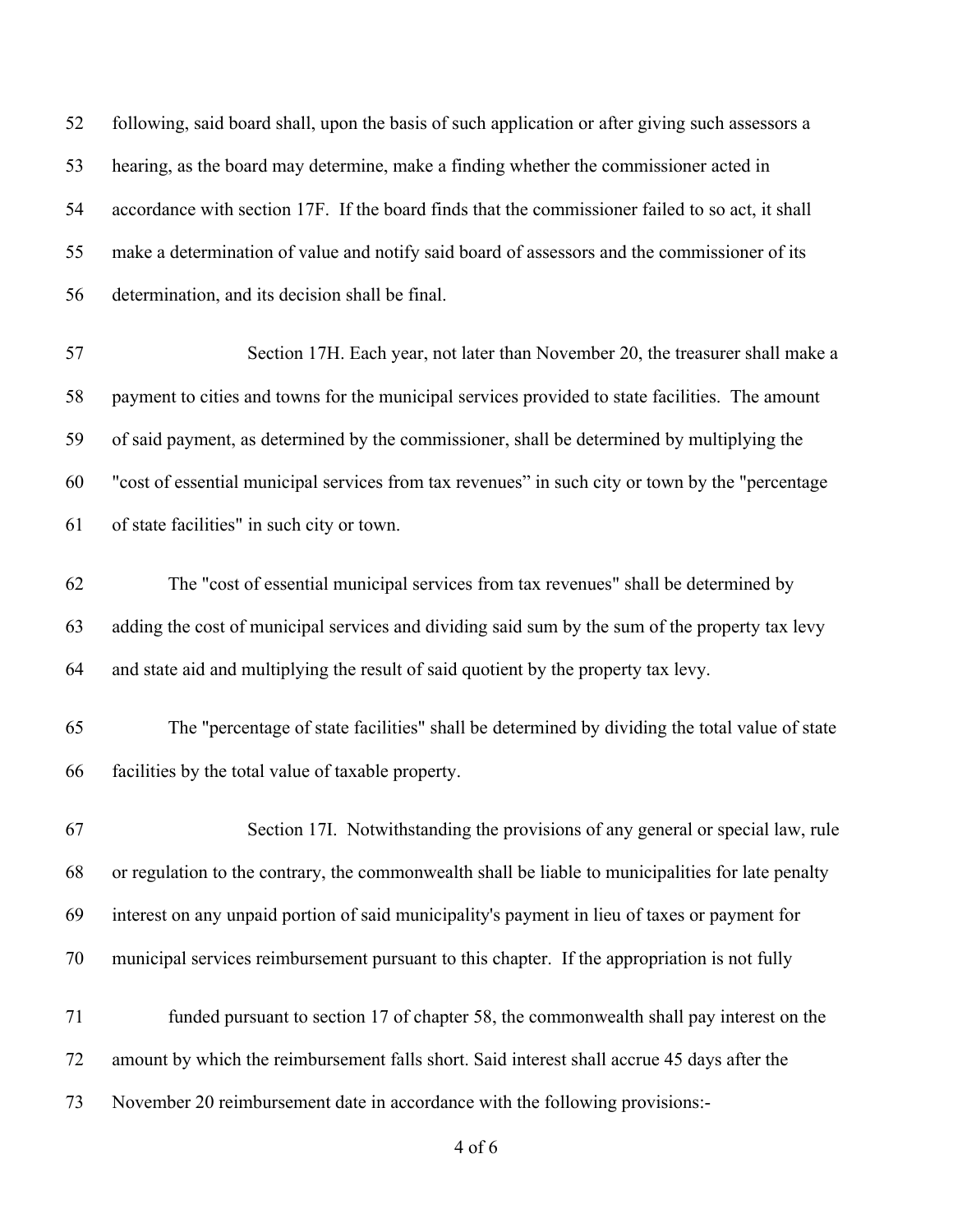| 74 | (a) that the late penalty interest provided for under this section shall be                       |
|----|---------------------------------------------------------------------------------------------------|
| 75 | computed at a rate to be set semi-annually by the commissioner of administration on January 1     |
| 76 | and July 1 of each year; provided, however, that said rate shall be equal to the discount rate    |
| 77 | charged on said dates by the federal reserve bank of Boston.                                      |
| 78 | (b) that the provisions of this section shall not apply to the delivery of any                    |
| 79 | property of services made at the beginning of any fiscal year unless a general appropriations act |
| 80 | is in effect for said fiscal year. Upon the passage of a general appropriations act, a required   |
| 81 | payment date may be set or the 45-day period as provided in paragraph (a) may be commenced.       |
| 82 | The commissioner of administration shall, not more than 60 days after the conclusion of           |
| 83 | each fiscal year, file with the house and senate committees on ways and means a summary report    |
| 84 | on any interest penalties made under this section during the preceding fiscal year. Such report   |
| 85 | shall include the number, amounts and frequency of interest penalty payments and reasons such     |
| 86 | interest payments were made.                                                                      |
| 87 | SECTION 4. Notwithstanding the provisions of any general or special law, rule,                    |
| 88 | or regulation to the contrary, state forest land owned by the commonwealth, pursuant to sections  |
| 89 | 31 and 33 of chapter 132, shall be made available to the cities and towns in which such state     |
| 90 | forest is located for the purposes of timber management, improvement and harvesting.              |
| 91 | A city, upon approval by its mayor, and a town, upon approval by its board of selectmen,          |
| 92 | may develop forest management plans for state forest land located within its boundaries. Said     |
| 93 | plan shall be developed by a professional forester licensed by the commonwealth, pursuant to      |
| 94 | section 46 of chapter 132, and in accordance with generally accepted standards for forest         |
| 95 | management and silvacultural practices. Said plan shall be submitted for approval to the          |